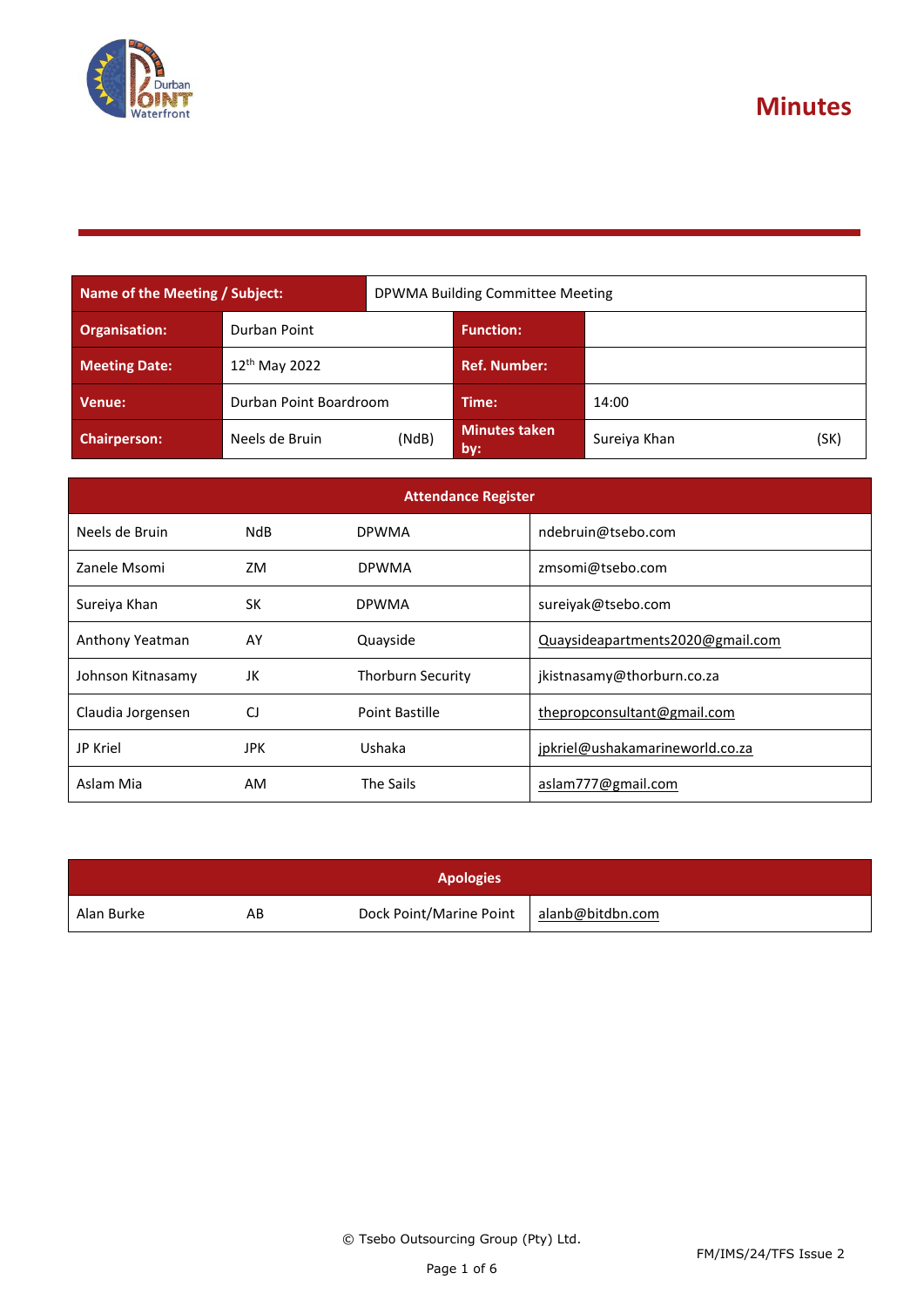|     |                                                                                                                                                                                                                                                                                                                            | <b>Person</b> | <b>Date</b> |
|-----|----------------------------------------------------------------------------------------------------------------------------------------------------------------------------------------------------------------------------------------------------------------------------------------------------------------------------|---------------|-------------|
| 1.  | <b>WELCOME AND APOLOGIES</b>                                                                                                                                                                                                                                                                                               | <b>Note</b>   |             |
| 1.1 | NdB welcomed everyone to the meeting.                                                                                                                                                                                                                                                                                      |               |             |
| 2.  | <b>PURPOSE OF MEETING</b>                                                                                                                                                                                                                                                                                                  | Note          |             |
| 2.1 | NdB stated that the meeting was an informal meeting, to discuss and raise<br>concerns of any issues or ideas for the area and any changes one would like<br>to see in the area. All issues are to be noted at the Building Committee<br>meeting and addressed at the Board meeting. The meeting should be<br>constructive. |               |             |
| 3.  | <b>MATTERS ARISING FROM PREVIOUS MINUTES</b>                                                                                                                                                                                                                                                                               |               |             |
|     | <b>Feedback since last Meeting</b>                                                                                                                                                                                                                                                                                         |               |             |
| 3.1 | Cleaning                                                                                                                                                                                                                                                                                                                   |               |             |
|     | ZM provided an update regarding litter picking along the area next<br>to the promenade. She said she had a team that did the litter<br>picking in the area. She added that additional litter bins have been<br>ordered.                                                                                                    | Note          |             |
|     | ZM reported that some residents were seen emptying household<br>rubbish in DPWMA bins, instead of using facilities within the<br>buildings. She stated that this matter had been addressed.                                                                                                                                | <b>Note</b>   |             |
| 3.2 | <b>High Pressure Cleaning</b>                                                                                                                                                                                                                                                                                              |               |             |
|     | ZM stated that DPWMA started with high pressure cleaning at the<br>gondola station.                                                                                                                                                                                                                                        | Note          |             |
| 3.3 | Storm water drains/blockages                                                                                                                                                                                                                                                                                               |               |             |
|     | ZM reported that there were some blocked storm water drains<br>along the canal. She said that these French Drains were in the<br>process of being cleared by Drain Meister, a DPWMA contractor,<br>and that some damaged drain covers have been replaced, while<br>others were on back-order.                              | Note          |             |
|     | ZM reported that DPWMA experienced problems with the drains<br>along Signal and Mahatma Gandhi Roads. She said an external<br>contractor had been called in to investigate. She added that NdB<br>had been assisting trying to obtain as-built plans and layouts for<br>stormwater drains.                                 | Note          |             |
|     | ZM said that the other two problematic drains were both outside<br>the area of DPWMA's responsibility (corner of Southampton &<br>Mahatma Gandhi Road and Albert Terrace & Camperdown Roads)<br>and said this was raised with the City to address.                                                                         | Note          |             |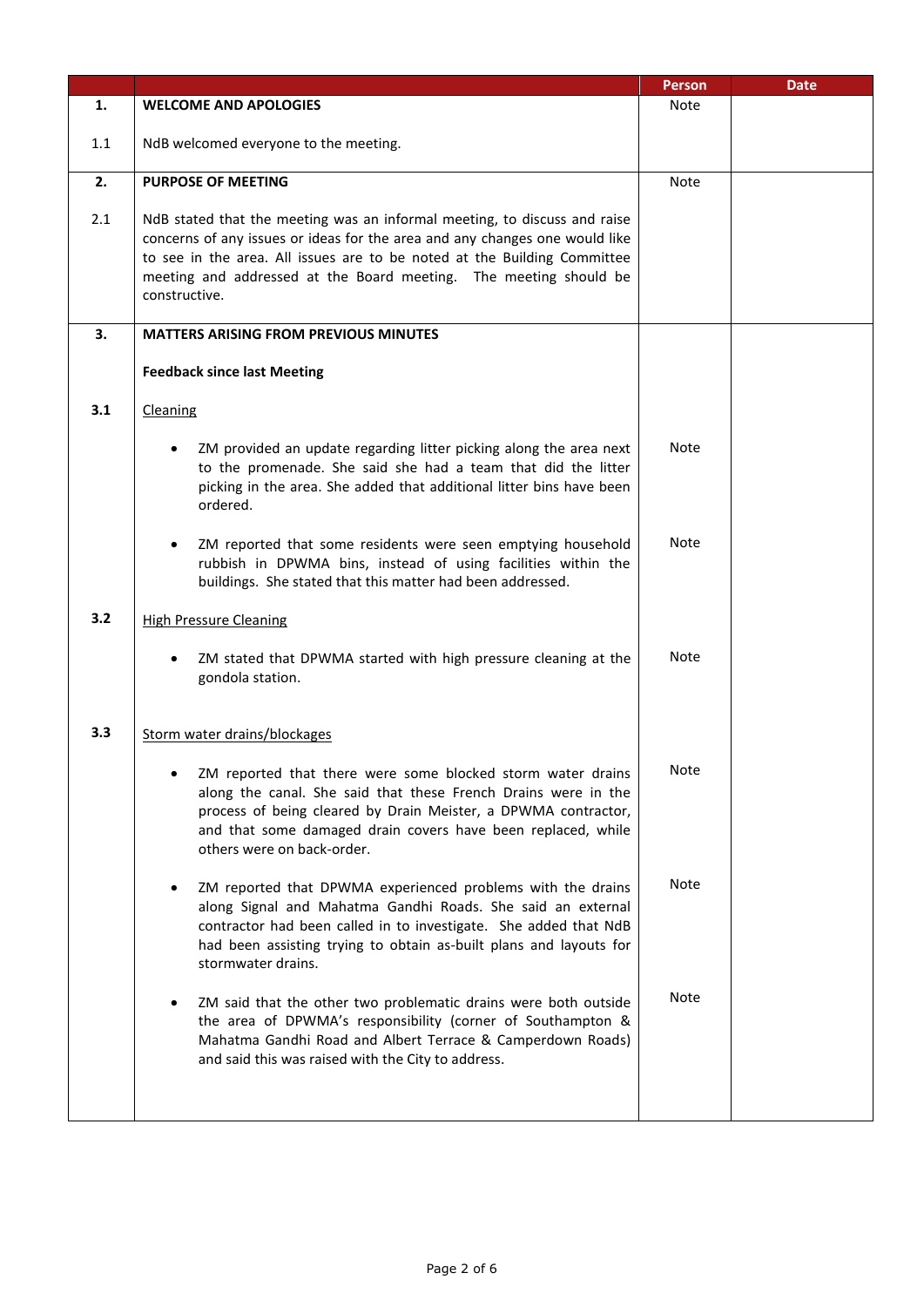|     |                                                                                                                                                                                                                                                                                                                                                         | <b>Person</b> | <b>Date</b> |
|-----|---------------------------------------------------------------------------------------------------------------------------------------------------------------------------------------------------------------------------------------------------------------------------------------------------------------------------------------------------------|---------------|-------------|
| 3.4 | <b>Canal Cleaning</b>                                                                                                                                                                                                                                                                                                                                   |               |             |
|     | ZM reported that unusual seaweed/algae growth at the canal weir<br>was experienced. Weir cleaning intervals have been shortened to<br>ensure that canal water levels remain within limits. Additional boat<br>cleaning has also been started.<br>ZM added that uShaka (Seaworld) was also assisting in determining<br>how best to address this problem. | <b>Note</b>   |             |
|     | AM requested that flooding along the Timeball Boulevard parking<br>areas also be investigated. NdB said that they would have a look at<br>that.                                                                                                                                                                                                         | Note          |             |
| 3.5 | Landscaping                                                                                                                                                                                                                                                                                                                                             |               |             |
|     | Grass cutting - ZM stated that DPWMA was servicing the area along<br>the promenade since December and will do so going forward<br>monthly. This included Lots 5.1. to 5.4 as well as Browns Road, East<br>Point and Point Bastille.                                                                                                                     | Note          |             |
|     | ZM added that coconut picking was conducted monthly.                                                                                                                                                                                                                                                                                                    | Note          |             |
| 3.6 | <b>Tree Planting</b>                                                                                                                                                                                                                                                                                                                                    |               |             |
|     | ZM reported that in total, twenty-two trees were planted along<br>Mahatma Gandhi Road, Signal Road, and Canal Quays Road.                                                                                                                                                                                                                               | Note          |             |
|     | ZM stated that the Entrance Icon landscaping project was<br>$\bullet$<br>completed in April.                                                                                                                                                                                                                                                            | Note          |             |
|     | ZM mentioned there were complaints of ants in the area. She<br>$\bullet$<br>confirmed that Pest Control would be spraying the area for ants on<br>the 19 May 2022 together with the termite treatment.                                                                                                                                                  | Note          |             |
| 3.7 | Electrical                                                                                                                                                                                                                                                                                                                                              |               |             |
|     | ZM mentioned that DPWMA manage to source a sample light to<br>replace faulty streetlights along Browns Road. She said that the<br>sample light was installed.                                                                                                                                                                                           | Note          |             |
|     | ZM reported that the lights on Mahatma Gandhi Extension had been<br>off for a while, and she had sent an email to e-services and was<br>waiting for a response from the City. These lights are the<br>responsibility of the City.                                                                                                                       | <b>Note</b>   |             |
|     | ZM confirmed that the fantasy lights along the canal were ordered<br>from Regent lighting.                                                                                                                                                                                                                                                              | <b>Note</b>   |             |
|     | CJ mentioned that the newly installed lights were looking good and<br>$\bullet$<br>worked well. She said that some areas near the bridge were still a<br>bit dark and may require additional lights.                                                                                                                                                    | <b>Note</b>   |             |
|     |                                                                                                                                                                                                                                                                                                                                                         |               |             |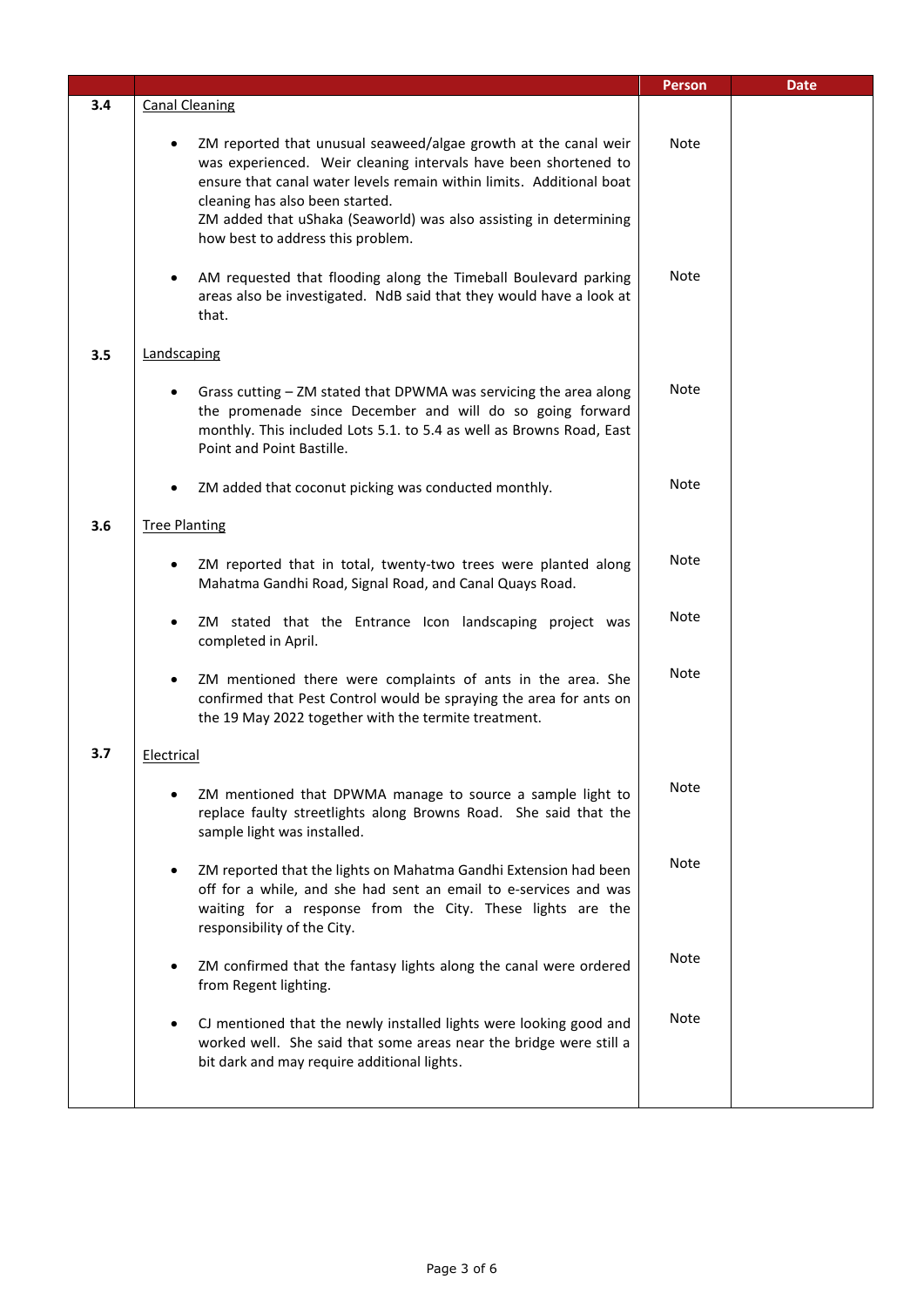|      |                                                                                                                                                                                                                                                                                                                                                                      | <b>Person</b> | <b>Date</b> |
|------|----------------------------------------------------------------------------------------------------------------------------------------------------------------------------------------------------------------------------------------------------------------------------------------------------------------------------------------------------------------------|---------------|-------------|
|      | NdB said that DPWMA had an audit done by ARB and Eurolux<br>$\bullet$<br>He said the results would be reviewed for possible<br>Lighting.<br>implementation. He also mentioned that some lights are still to be<br>delivered and installed.                                                                                                                           | Note          |             |
|      | AM said that some trees were blocking the streetlights and<br>$\bullet$<br>requested that the trees be cut down or trimmed. NdB said that it<br>may create a problem with the City if the trees were cut. He said<br>they would need to find an alternative to install additional lights on<br>a lower level or to trim trees without negatively affecting the area. | <b>Note</b>   |             |
| 3.8  | Technical                                                                                                                                                                                                                                                                                                                                                            |               |             |
|      | NdB mentioned that they struggled to find a piece of balau wood big enough<br>to replace a broken step on the pedestrian bridge near Point Bastille,<br>managed to get mahogany that would work.                                                                                                                                                                     | <b>Note</b>   |             |
|      |                                                                                                                                                                                                                                                                                                                                                                      |               |             |
| 3.9  | <b>Tiling project behind Quays</b>                                                                                                                                                                                                                                                                                                                                   |               |             |
|      | ZM said that the started in April, but the contractor asked for an<br>$\bullet$<br>extension and would be complete by the end of June.                                                                                                                                                                                                                               | Note          |             |
| 3.10 | Signage                                                                                                                                                                                                                                                                                                                                                              |               |             |
|      | ZM said she had All Signs doing the signage in the area. They would<br>$\bullet$<br>be replacing poles, signage etc and would start installation mid-<br>May.                                                                                                                                                                                                        | Note          |             |
| 3.11 | Roads and sidewalks                                                                                                                                                                                                                                                                                                                                                  |               |             |
|      | NdB said that the intersection of Mahatma Gandhi Road and<br>Southampton in front of the harbour entrance, falls outside the<br>area. He said he wrote to the City but had no response.<br>ZM confirmed that the road markings were in progress. The<br>$\bullet$<br>handyman man started on Mahatma Gandhi Road and would paint<br>the entire area.                 | Note          |             |
|      | ZM stated that a paving inspection was conducted in March, where<br>$\bullet$<br>areas were identified with sinkholes and damaged paving. She said<br>that DPWMA found a supplier who would supply the paving and<br>litter bins.                                                                                                                                    | <b>Note</b>   |             |
| 3.12 | <b>CCTV</b>                                                                                                                                                                                                                                                                                                                                                          |               |             |
|      | ZM said that additional cameras were installed where there was no<br>coverage. She added that two analogue cameras were replaced by<br>PTZ cameras.                                                                                                                                                                                                                  | <b>Note</b>   |             |
|      | CJ enquired about the camera at Quayside. NdB said that he was<br>$\bullet$<br>waiting for the quotations as the board requested three quotes.                                                                                                                                                                                                                       | <b>Note</b>   |             |
| 3.13 | Timeball Tower/Drawbridge                                                                                                                                                                                                                                                                                                                                            |               |             |
|      | NdB said that he met with contractors regarding the drawbridge;<br>$\bullet$<br>the four iron supports were badly rusted. DPWMA was awaiting<br>quotations for the repairs.                                                                                                                                                                                          | <b>Note</b>   |             |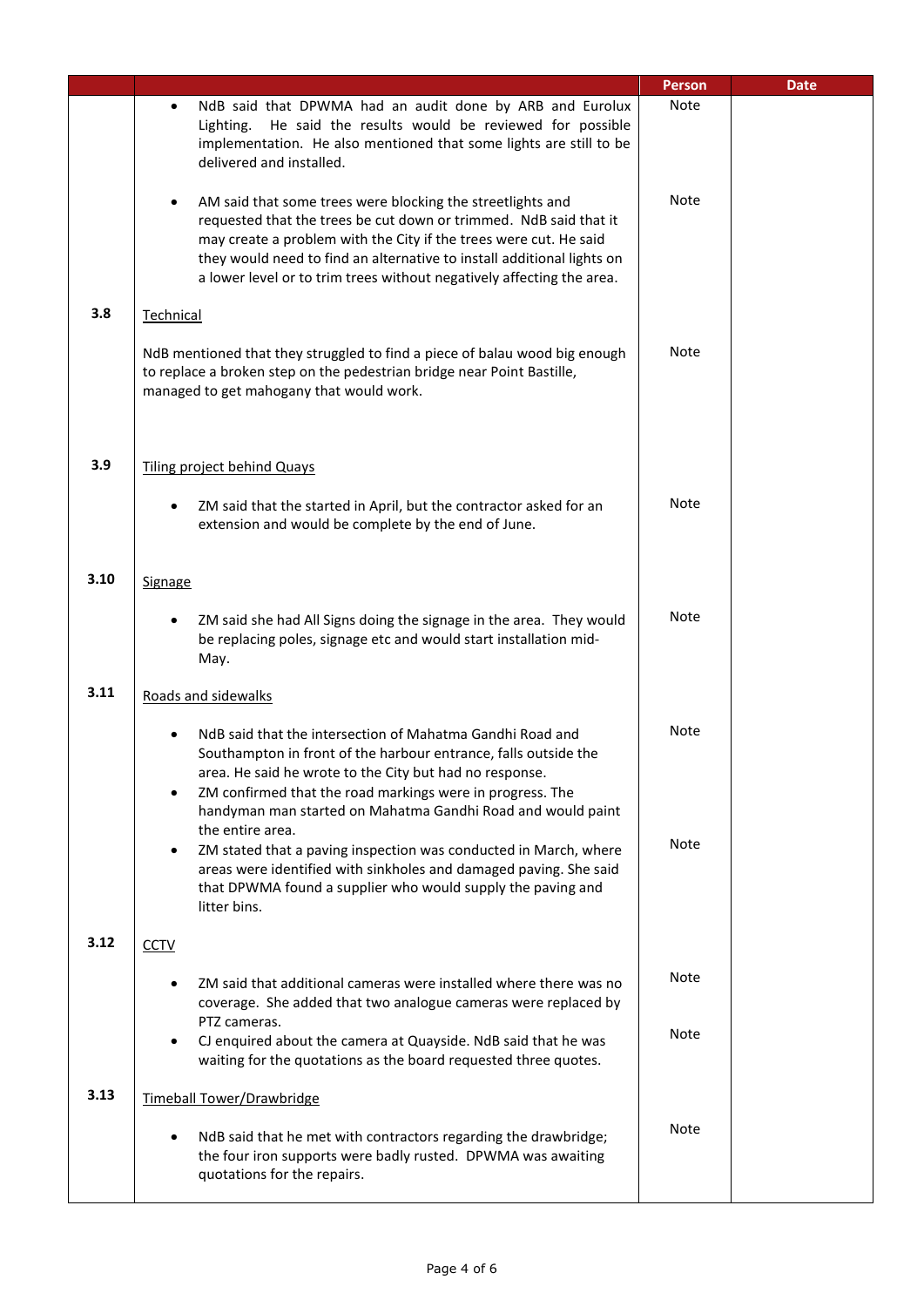|     |                                                                                                                                                                                                                      | <b>Person</b> | <b>Date</b> |
|-----|----------------------------------------------------------------------------------------------------------------------------------------------------------------------------------------------------------------------|---------------|-------------|
| 4.0 | <b>SECURITY</b>                                                                                                                                                                                                      |               |             |
| 4.1 | JK presented the security report from the previous meeting.                                                                                                                                                          | <b>Note</b>   |             |
|     | <b>Serious offences</b>                                                                                                                                                                                              |               |             |
|     | Attempt theft of motor vehicle -1<br>➤<br>Accidents-2<br>≻<br>$\triangleright$ Theft out of motor vehicle - 2<br>$\blacktriangleright$<br>Major events - 2                                                           |               |             |
| 4.2 | JK stated that there were no reported incidents from the events.<br>NdB said that he received both complaints and compliments about the<br>events,<br>AM said that both the events were well managed with no issues. | Note          |             |
| 4.3 | JK stated that he had a lot of information from SNIPR and were monitoring<br>suspicious vehicles.                                                                                                                    | <b>Note</b>   |             |
| 4.4 | AM enquires if patrols were reduced as he did not see as many as previous<br>years. NdB said patrols were not reduced and that additional cameras were<br>installed to monitor the area as well.                     | <b>Note</b>   |             |
| 4.5 | JK said that he randomly checks the tracker and guards are patrolling the<br>area.                                                                                                                                   | <b>Note</b>   |             |
| 4.6 | AM said that the drop-off zone outside The Sails were an issue, but he would<br>work on that.                                                                                                                        | <b>Note</b>   |             |
|     |                                                                                                                                                                                                                      |               |             |